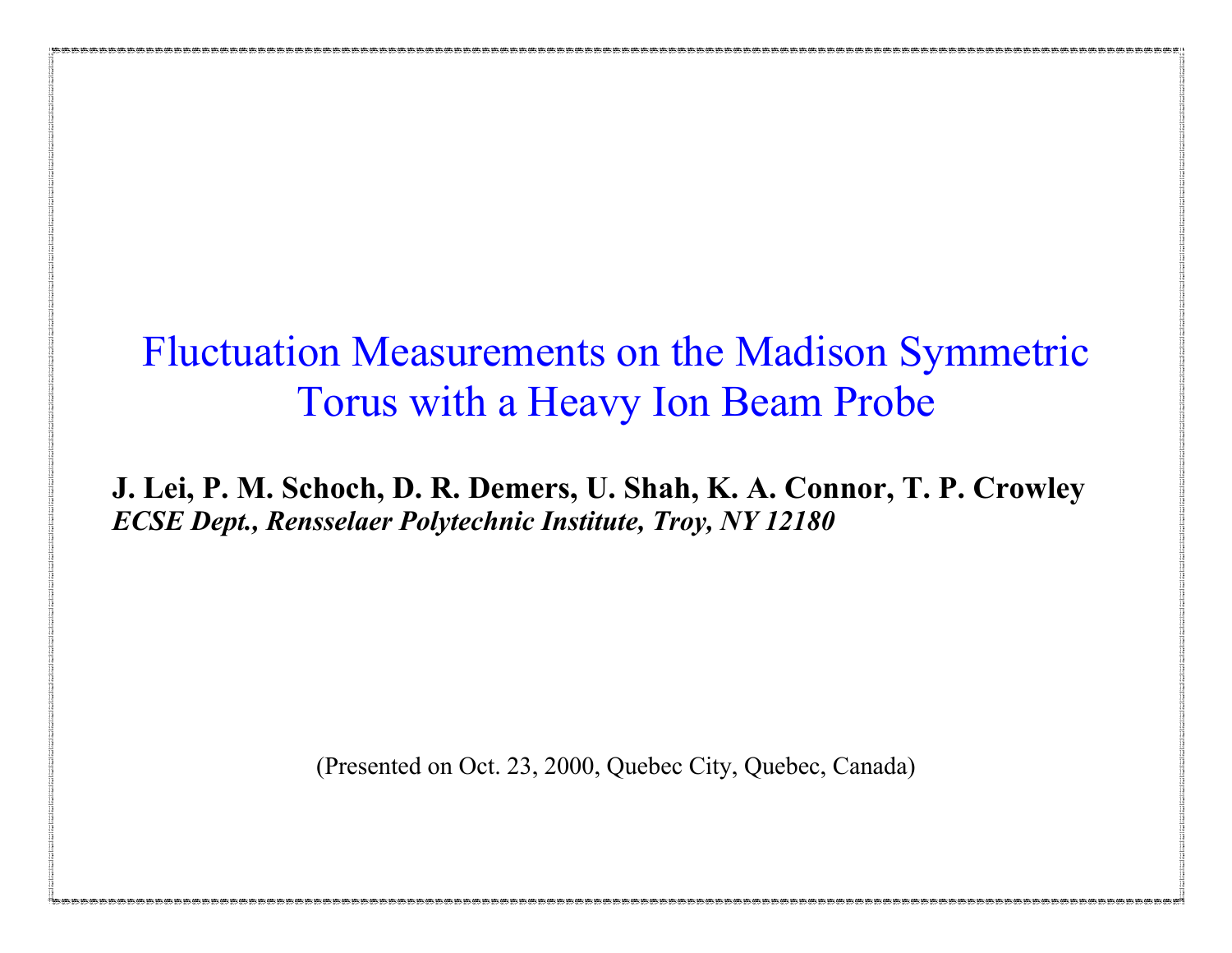#### **Abstract**

Measurements of electron density fluctuations  $\tilde{n}_e$  and potential fluctuations  $\tilde{\Phi}$  on the Madison Symmetric Torus (MST) reversed field pinch (RFP) are undertaken with a newly installed 200keV Heavy Ion beam Probe (HIBP) system. Initial fluctuation signals observed are closely coupled to low frequency MHD activities. Electrostatic fluctuation induced particle transport can be addressed by simultaneous measurements on  $\tilde{n}_e$  and  $\tilde{\Phi}_e$ . Langmuir probes have been used on MST to measure this kind of transport at low plasma current level and at the edge of the plasma. By changing the beam energy and beam injection conditions, the MST-HIBP can provide localized fluctuation measurements at almost all radii for a broad range of plasma parameters, and thus enrich our understanding of turbulent transport in reversed field pinch plasmas. Current working issues include isolating electrostatic fluctuation signals from those caused by magnetic fluctuations, increasing the ion beam intensity to increase signal-to-noise ratios, and looking for the best operational regime (sample volume locations, plasma parameters, etc.) for this diagnostic.

**\* WORK SUPPORTED BY USDOE**

*(Presented on October 23, 2000. Quebec City, Canada)*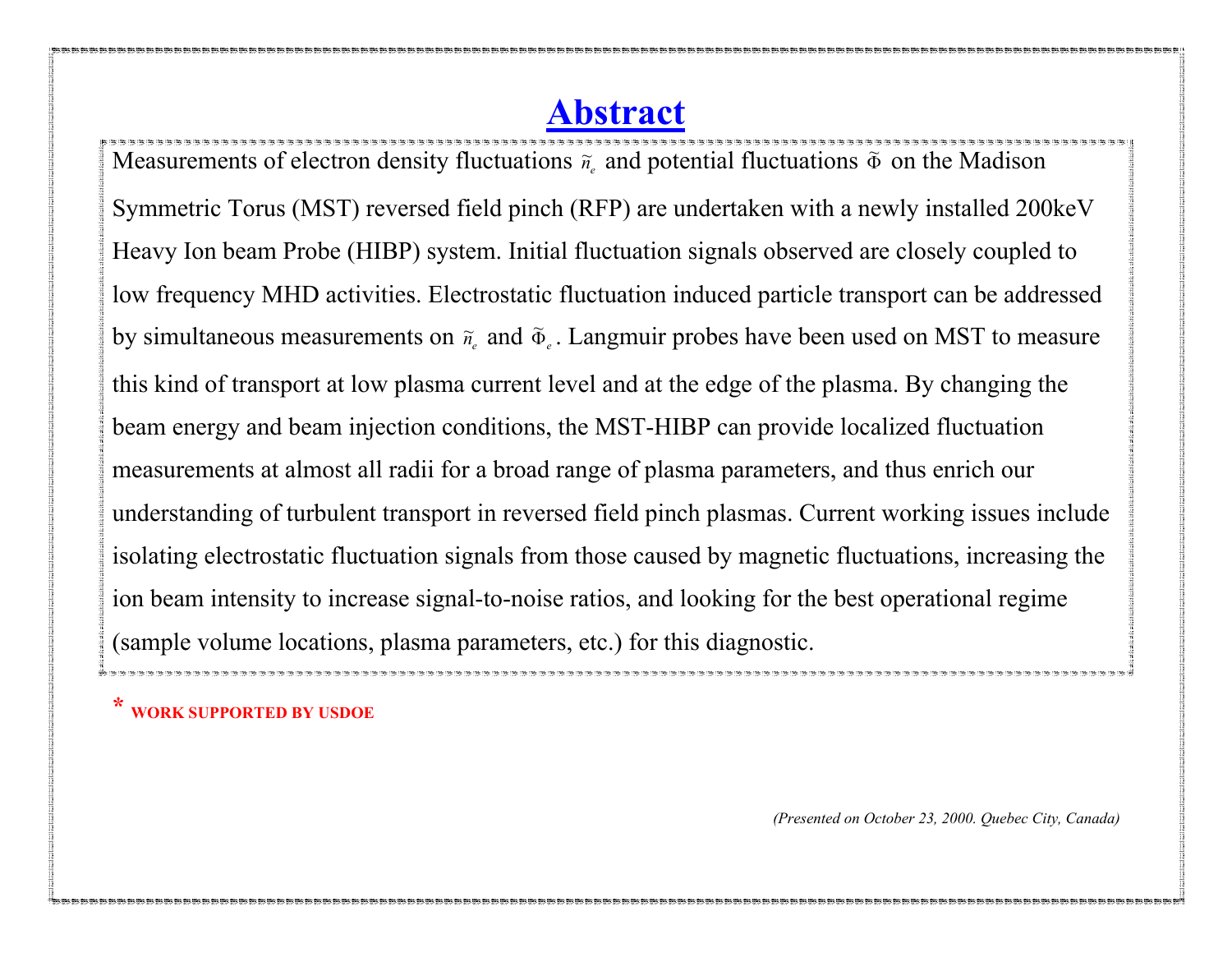#### **Introduction**

- Anomalous particle and energy transport is one of the major obstacles for the RFP as well as for other magnetic configurations
- Various fluctuations have been recognized to be responsible for the anomalous transport
- Heavy ion beam probes (HIBP) have been used on a host of magnetically confined machines to measure electrostatic potential Φ, electrostatic potential fluctuations  $\tilde{\Phi}_e$ , electron density  $n_e$ , density fluctuations  $\tilde{n}_e$ , magnetic vector potential A, electron temperature  $\tilde{T}_e$ , and magnetic vector potential fluctuations  $\tilde{A}$
- A 200 keV heavy ion beam probe system has been installed on MST to measure the equilibrium potential profile  $\Phi(r)$ , electrostatic potential fluctuations  $\tilde{\Phi}_e$ , electron density fluctuations  $\tilde{n}_e$ , magnetic field fluctuations, and fluctuation induced transport
- A major difference between this system and previous ones is a newly designed, complex sweep plate system used on both primary and secondary beamlines to give a radial scan of the plasma.
- This poster will focus on measurement of electron density fluctuations  $\tilde{n}_{e}$  and potential fluctuations  $\tilde{\Phi}$  at the core (r/a ~ 0.5) region of the MST plasma.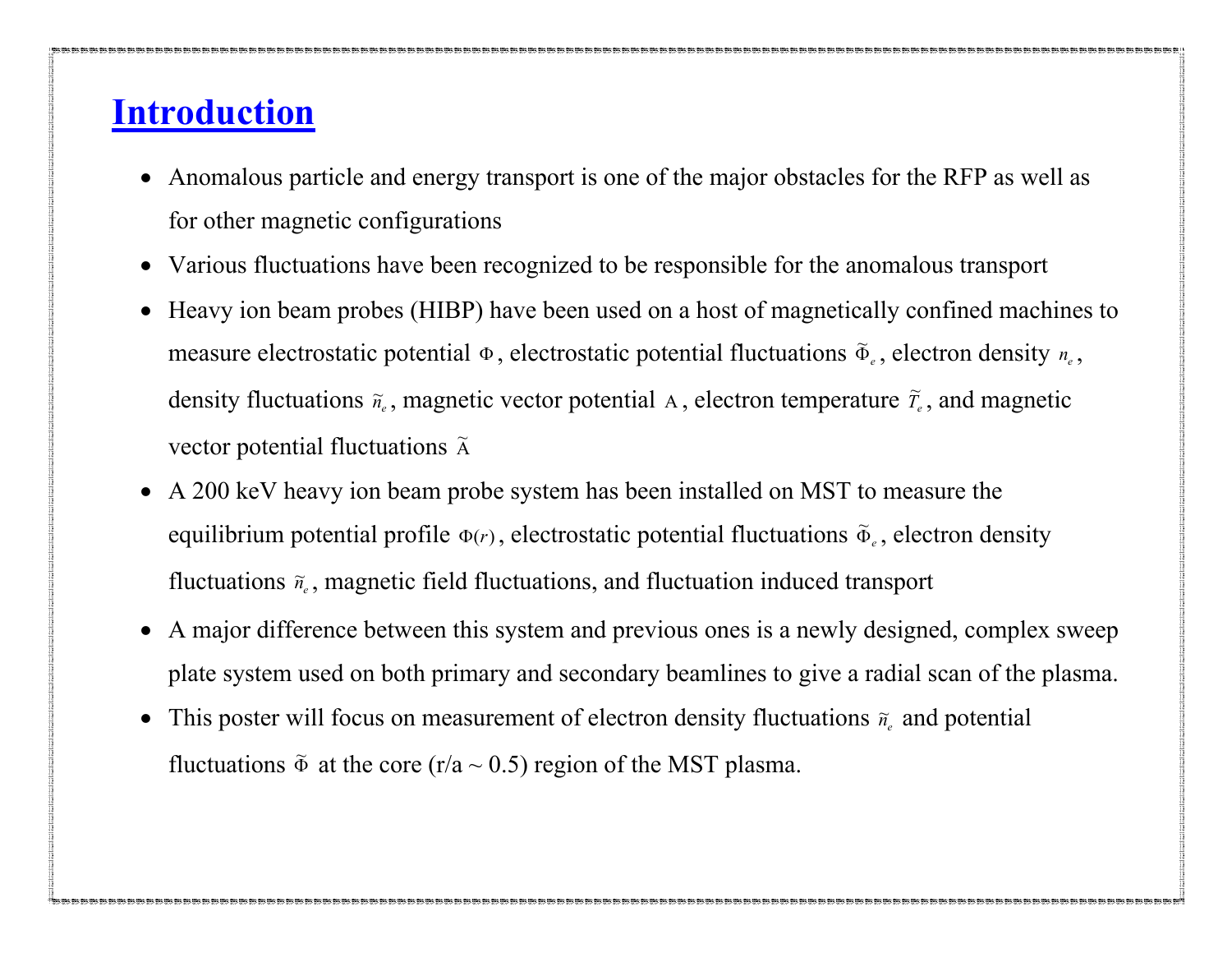#### **Principle of Fluctuation Measurements**

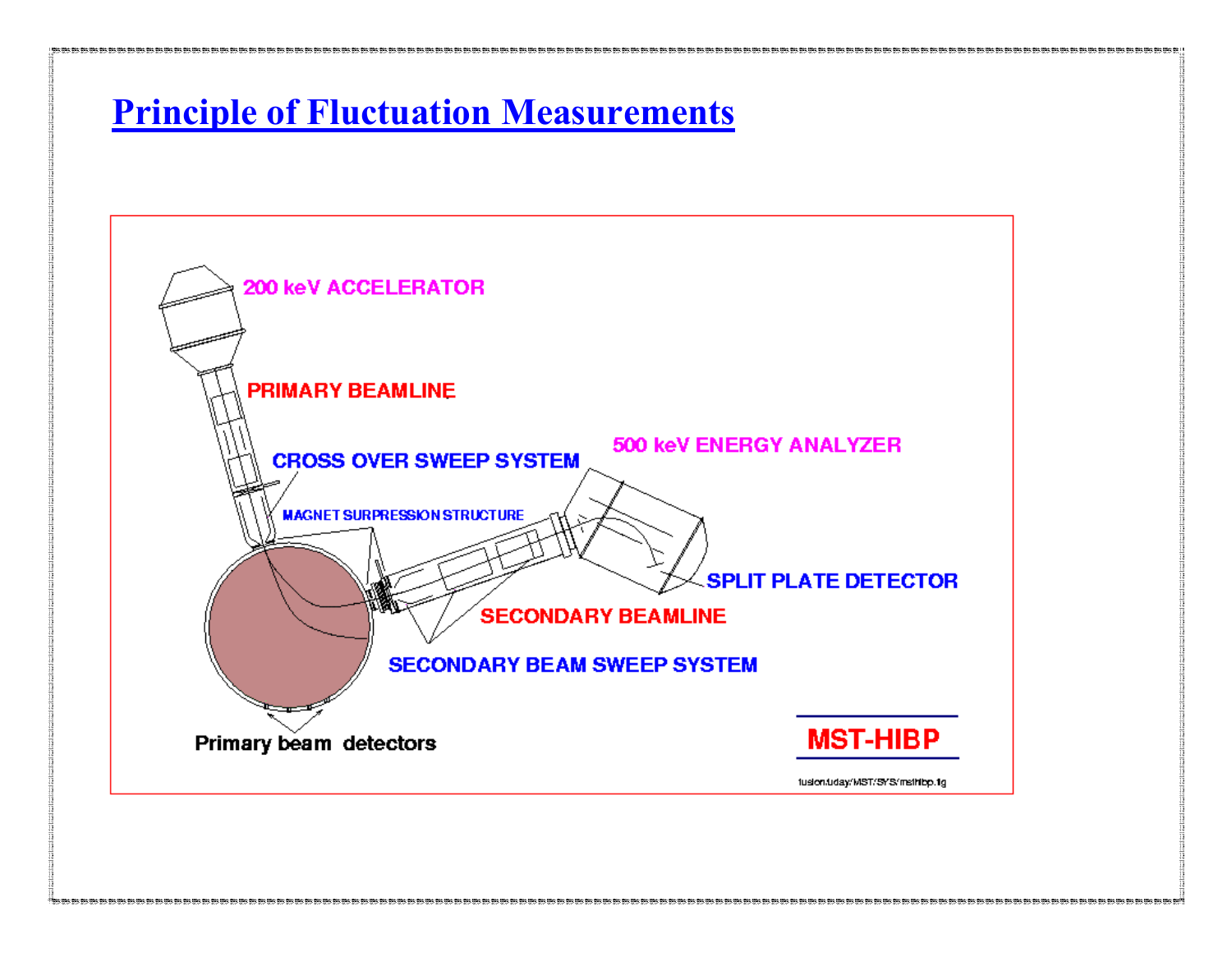**How Does a Heavy ion Beam Probe Work?** (Please see posters by *Demers* and *Shah* next to this)

• *Potential*  $\Phi_{\text{av}}$  at the sample volume is obtained by looking at the energy of the secondary ions on the

detector plates: 
$$
\Phi_{sv} = \frac{W_d - W_i}{q_s - q_p}
$$

 $W_d$ : beam energy at the detector;  $W_i$ : initial beam energy;  $q_s$ : secondary ion charge;  $q_p$ : primary ion charge

• *Potential fluctuation*  $\tilde{\Phi}_{sv}$  at the sample volume is obtained by looking at the fluctuations of the ratio between *up* and *down* signals on the detector plates:

$$
\widetilde{\Phi}_{sv} = \frac{q_s}{q_s - q_p} V_A F(\theta) \Delta \frac{-i_U - i_L}{i_U + i_L} \sqrt{\frac{q_s}{n_v}}
$$

Where  $V_A$  is the analyzer voltage;  $F(\theta)$  is geometric factor of the analyzer;  $i_U$  and  $i_L$  are currents on the upper and lower detector plates,  $\Delta \frac{\vec{t}_U - \vec{t}_L}{\vec{i}_U + \vec{i}_L} \sqrt{\frac{1}{2}}$  is the fluor  $\Delta \frac{-i_U - i_L}{i_U + i_L} \sqrt[4]{\text{ is th}}$  $U \perp \iota_L \perp$  $U = \iota_L \sqrt{2 \pi}$  $i_U + i_L$ <sup>V</sup>  $\frac{i_U - i_L}{\sqrt{2}} \sqrt{ }$  is the fluctuation in the difference current to sum current ratio

• *Density fluctuation*  $\tilde{n}_{e}$  level at the measurement volume is obtained from the fluctuations of the signal magnitude at the detector plates:

$$
\frac{\widetilde{i}_s}{\langle i_s \rangle} = \frac{i_s - \langle i_s \rangle}{\langle i_s \rangle} = \frac{\widetilde{n}_e}{\langle n_e \rangle}
$$

Where  $i_s$  is the secondary signals;  $n_e$  is the electron density at the sample volume;  $\leq \ldots$  denotes average values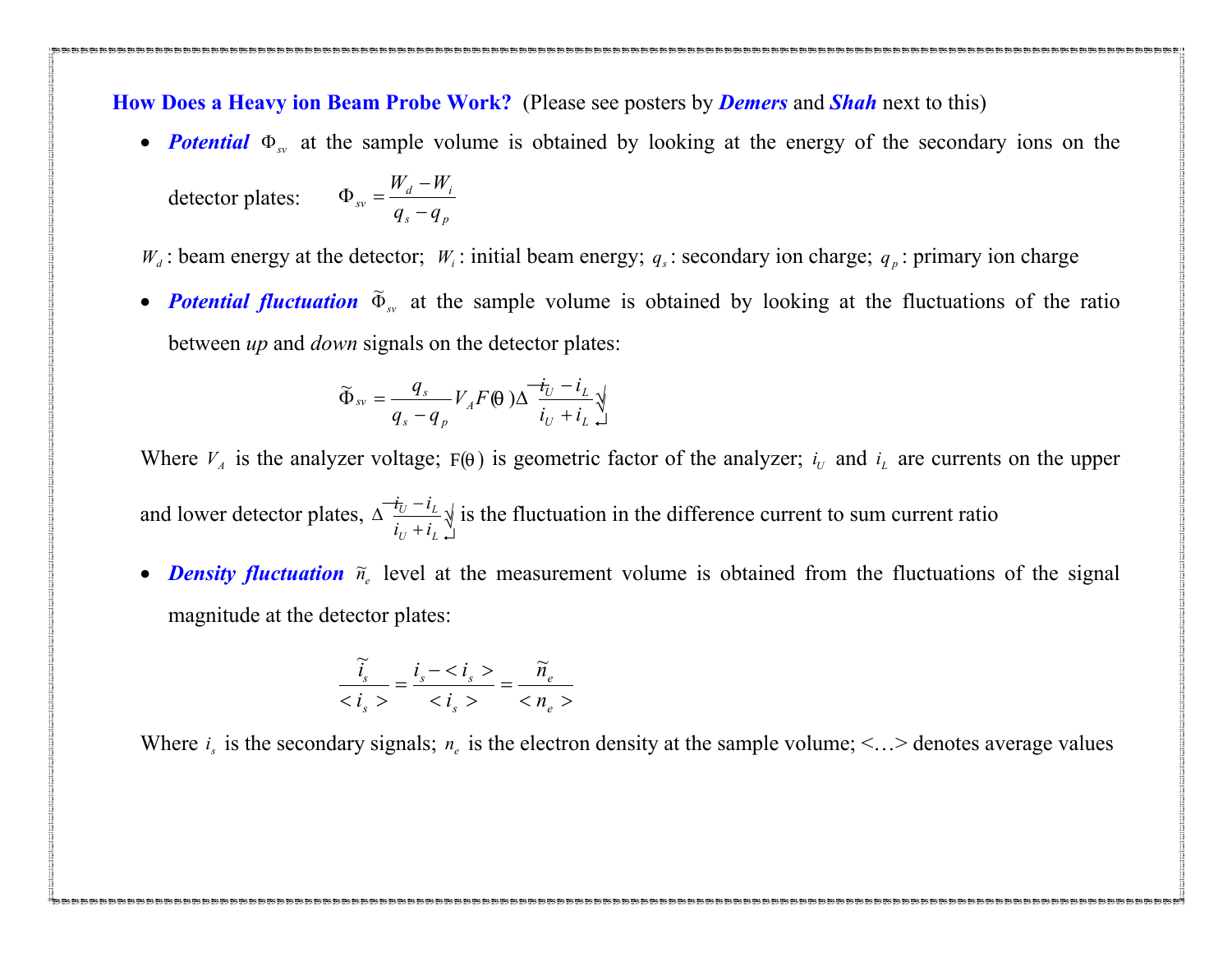• *Electrostatic fluctuations induced particle transport*  $\Gamma_{E}^{f}$  is given by

$$
\Gamma_E^f = \frac{<\widetilde{E}_{\perp} \widetilde{n}_e>}{B}
$$

Where  $\widetilde{E}_{\perp}$  is the fluctuating electric field perpendicular to the equilibrium magnetic field *B* 

• *Wave number (average k )* is derived from simultaneously measurements of the nearby 2 or 3 sample volumes. The fluctuating electric field  $\tilde{E}$  is derived from  $\tilde{E} = -ik\tilde{\phi}$ , where *k* is calculated from the phase

shift between two signals from nearby sample volumes:  $\bar{k} = \frac{\Delta_p}{d}$ 

• *Magnetic vector potential fluctuation*  $\tilde{A}_{\zeta, v}$  at the sample volume is proportional to the fluctuation of the beam position at the detector plates

$$
\widetilde{y}_d = \frac{eR_d R_{sv}}{M} \frac{\widetilde{A}_{\zeta sv}}{t_{sv}} \frac{t_d}{R^2} - \frac{eR_d}{M} \frac{t_{sv}}{t_0} \frac{\widetilde{A}_{\zeta}}{R} dt - \frac{2eR_d}{M} \frac{t_d}{t_{sv}} \frac{\widetilde{A}_{\zeta}}{R} dt
$$

Where  $\tilde{A}_{\xi_{SV}}$  is the magnetic vector potential fluctuations; *M* is the ion mass;  $R_d$  is the detector position in MST coordinate;  $R_{sv}$  is the sample position;  $t_0$ ,  $t_{sv}$ ,  $t_d$  are the times when the ion beam reaches the injection point, the sample volume, and the detector plate.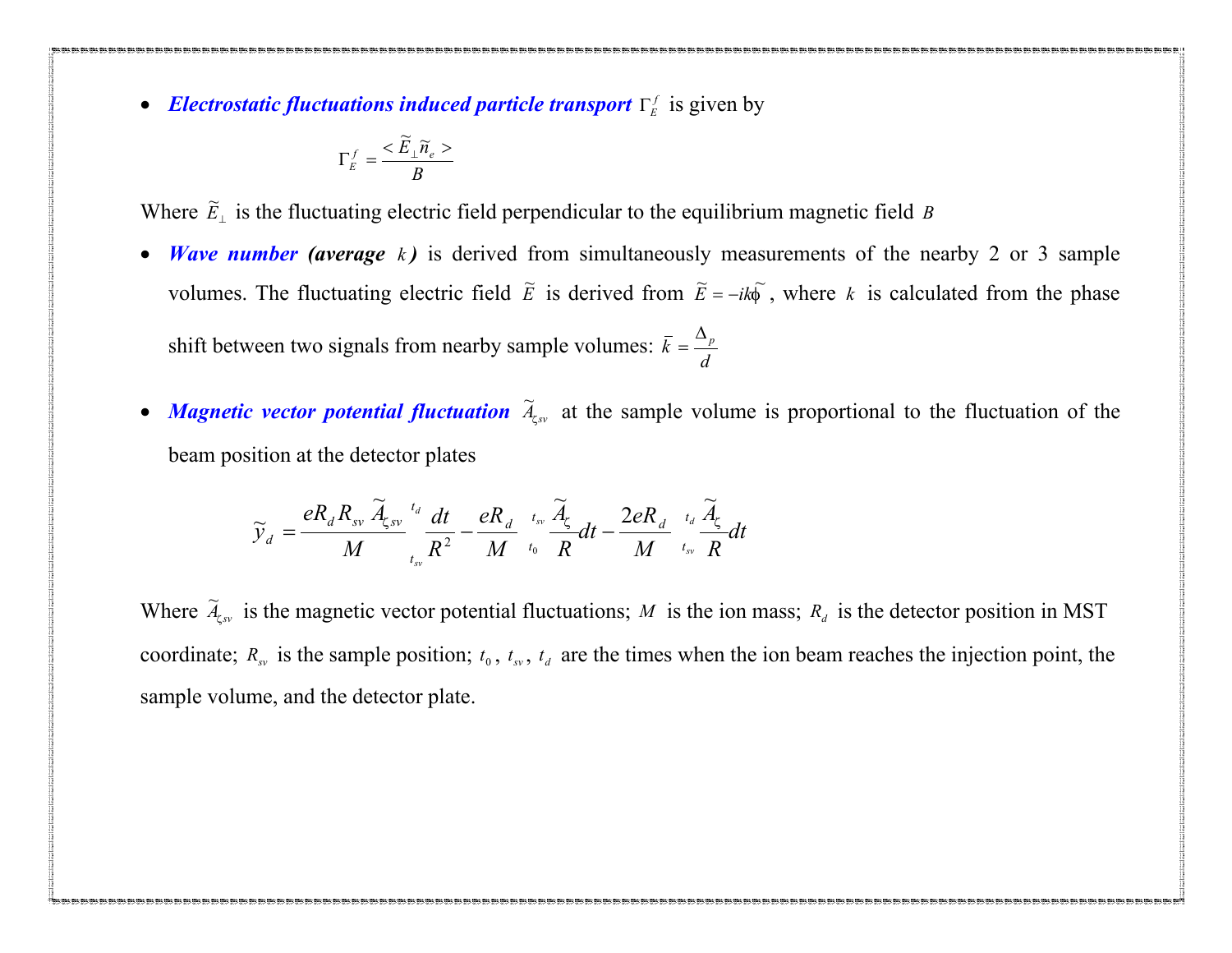## **Motivations and Advantages of the MST-HIBP**

- **To measure electrostatic fluctuation induced transport**
	- $\triangleright$  Anomalous transport  $\triangleright$  classical transport
- To help to identify the cause of  $\tilde{E}$  and its role
	- $\triangleright$  Tearing modes, interchange modes, drift modes, ...
- **To help to develop methods of reducing fluctuation levels and increase confinement**
	- $\triangleright$  To flatten current profile, pressure profile, temperature profile, ...
- **To help to study MHD dynamo in the plasma core region**
	- ► Electromotive force caused by  $\langle \tilde{v} \times \tilde{B} \rangle$
- **To help to improve modeling of the magnetic field**
	- $\triangleright$  Heavy ion beam probe is a very sensitive diagnostics to the core magnetic field distribution
- **To help to understand turbulence in the RFPs**
	- $\triangleright$  Signal processing  $\&$  data transforms to show time and frequency features
- **To provide localized and unperturbed measurements**
	- $\triangleright$  At almost all radii for a broad range of plasma conditions
- **To develop HIBP technique on the RFP machines**
	- $\triangleright$  First time use of HIBP on a RFP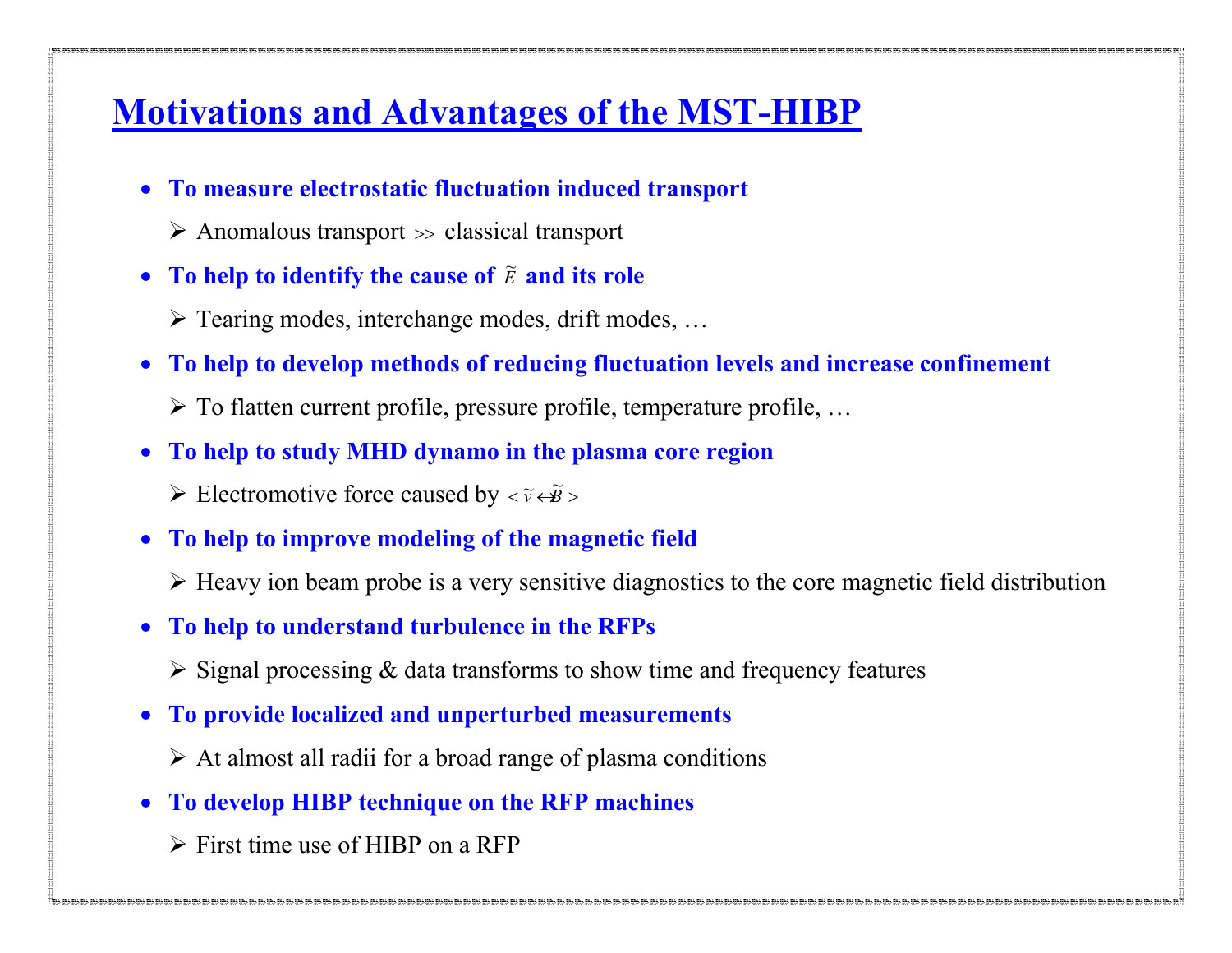# **Ray Tracing and Diagnostic Coverage**

- The diagnostic coverage of the MST-HIBP has been studied by changing the beam energy and beam injection conditions
- The magnetic field used here was generated from MSTFIT ( Jay Anderson )

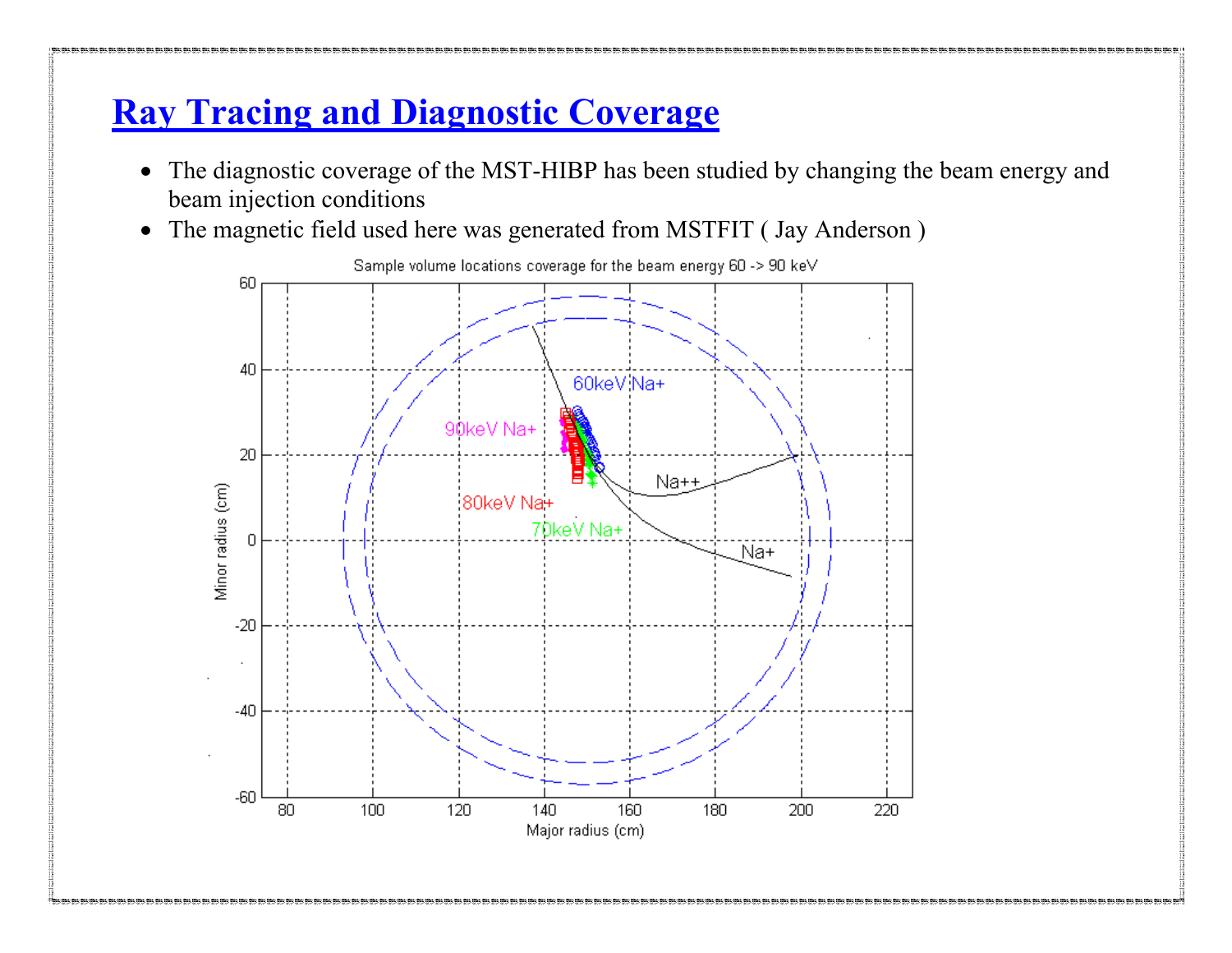## **Sample Volume Locations and Alignment**

- Sample volumes are located at  $r/a \sim 0.5$
- Secondary ions to the top entrance slit will be detected on the bottom detectors, while those to the center entrance slit will be detected on the center detectors. Top detectors were not used.
- Separation between two sample volumes is about 2.3cm, mainly in the radial direction



Sample volume locations for the center & bottom detectors. Shot 13, 10/09/2000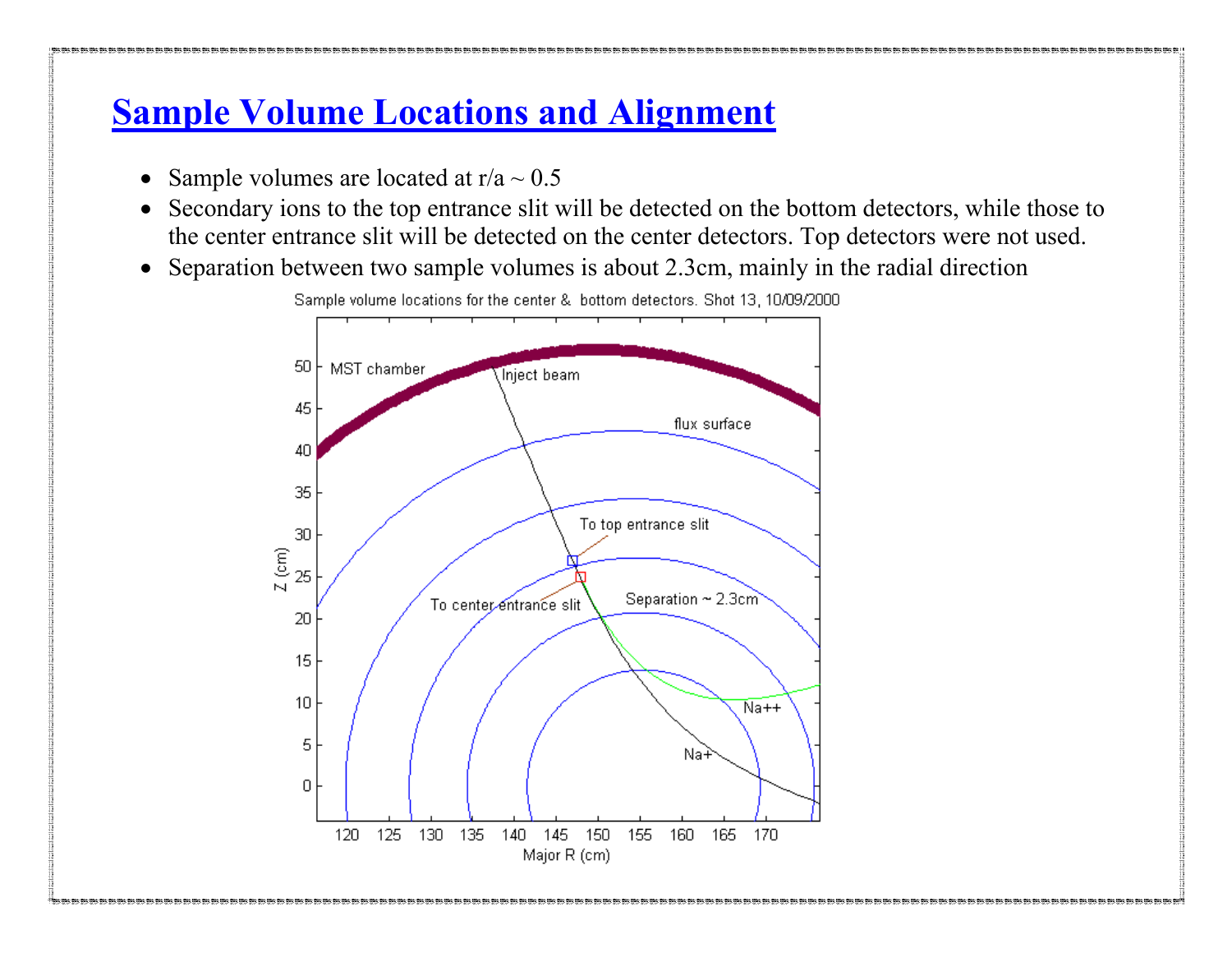#### **Typical Fluctuating Signals on the Detectors**

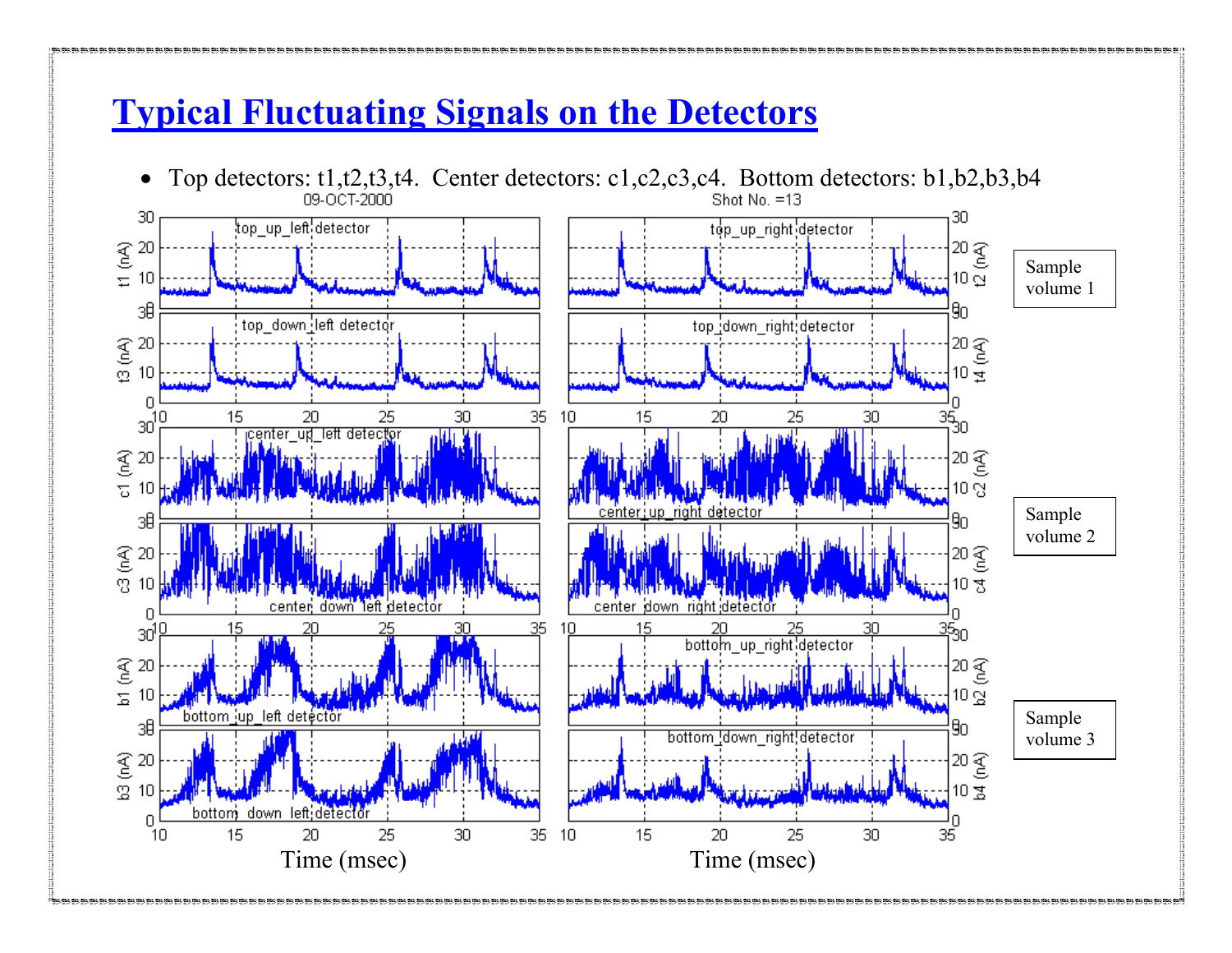## **Spectrum of the Detected Signals at** *r*/ *a* ∪0.5

- A peak at around 20kHz is clearly seen from the power spectrum plots
- Noise levels are also plotted for comparisons

![](_page_10_Figure_3.jpeg)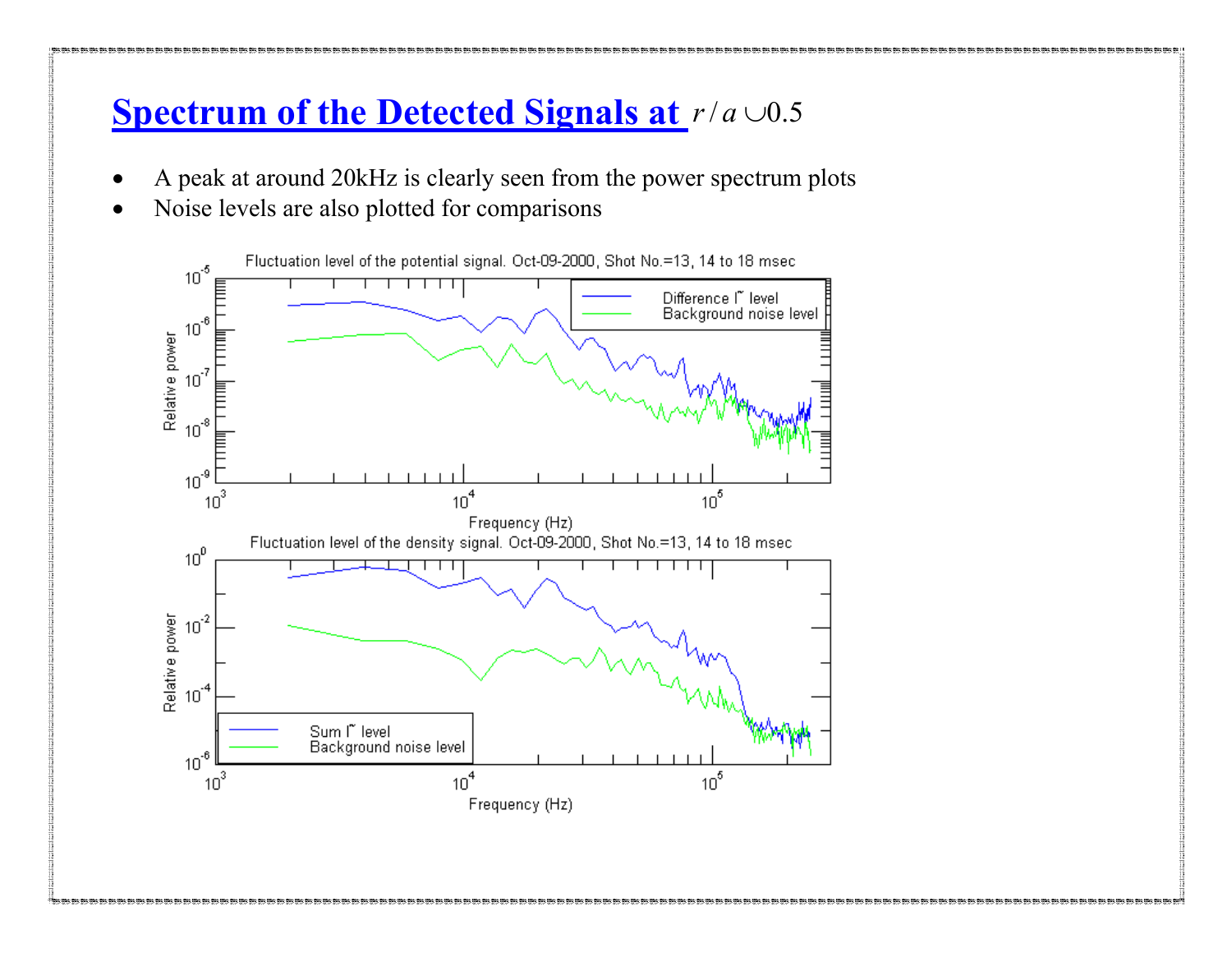### **Coupling Between the Detected Signals with Toroidal Modes**

- The density signals are seen closely related to the core n=6,7 toroidal modes around 20kHz
- Below 10kHz, the signal also shows a relative high coherence with almost all the modes

![](_page_11_Figure_3.jpeg)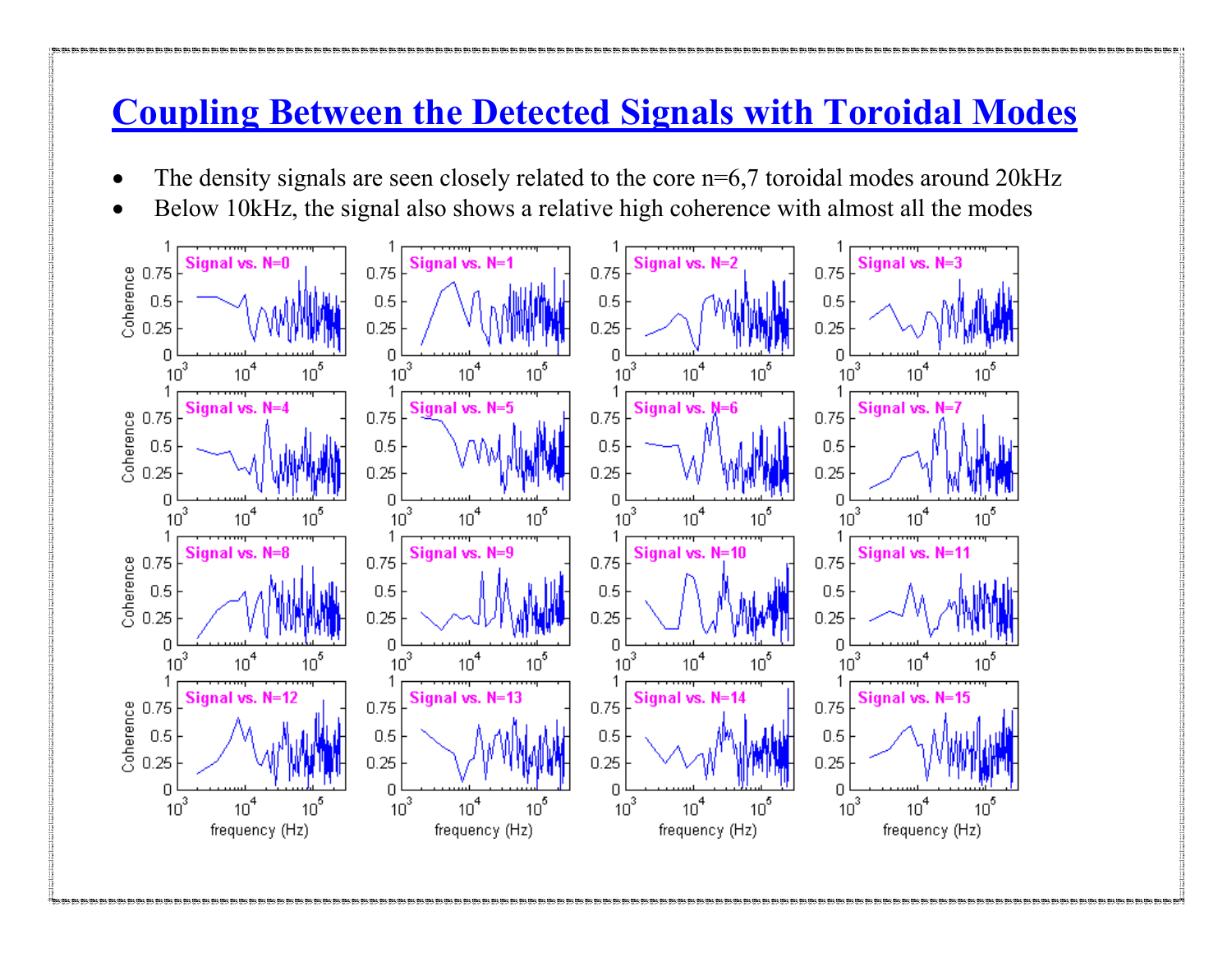### **Signal Contamination by the Power Supplies**

- As the diagnostic ion beam is driven and steered by the high voltage power supplies, the detected signal could be contaminated by these power supplies.
- Coherences between the secondary signal and different driven power supplies can be calculated to shown the influences of the fluctuations from power supplies' outputs on the signals:
	- $\triangleright$  Detected signal is not correlated with the accelerator power supply's output when the signal power is sufficient high. (Although at ~20kHz, both have a peak)
	- $\triangleright$  Detected signal is weakly correlated with the analyzer power supply's output (coherence  $\sim 0.4$ ) at ~40kHz (which is the power supply's switching frequency) when the signal intensity is low
	- $\triangleright$  Detected signal is correlated with the 20kV sweep plate power supply's output that is closest to the plasma in the primary beam line. This may be caused by the plate's UV/Plasma loading effect, which we've been dealing with since beginning.
- Issues of signal contamination by the power supplies need to be paid more attention in the future in order to get meaningful result. This includes carefully layout of all the signal/power cables to reject any suspect noise pickups.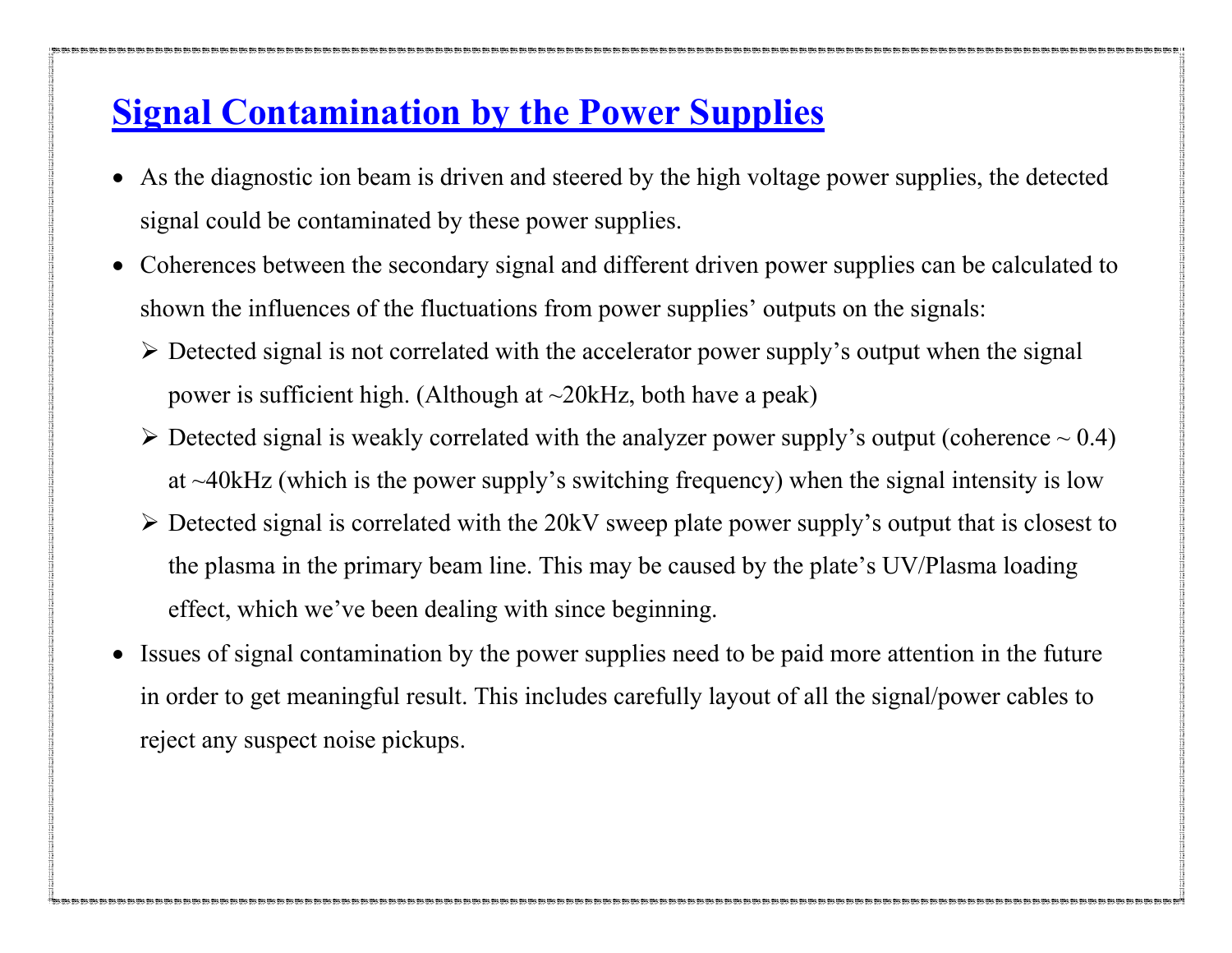![](_page_13_Figure_0.jpeg)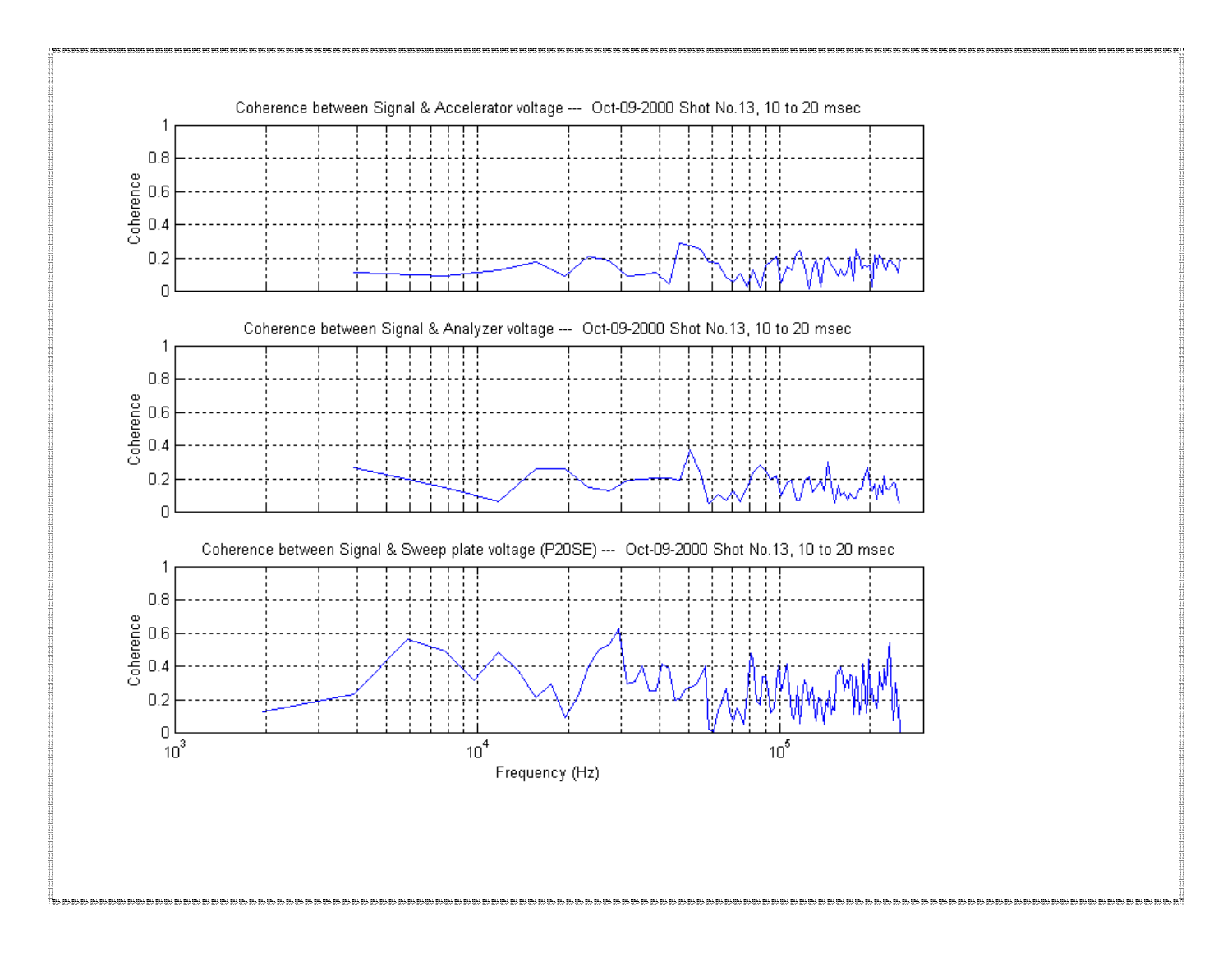# **Initial Wave Number Calculations**

- The average wave number  $\langle k \rangle$  was calculated from the two points measurement
- Separation between two sample volumes is  $\Delta \sim 2.3$ cm
- The  $\langle k \rangle$  calculated here could subject to big error because of low coherence between the signals. More reliable number can be calculated once we have more data to ensemble
- Coherence between the density signals is higher than that of the potential signals Coherence between the density signals, Oct-09-2000, Shot 13, 10-31 msec Ensemled

![](_page_14_Figure_5.jpeg)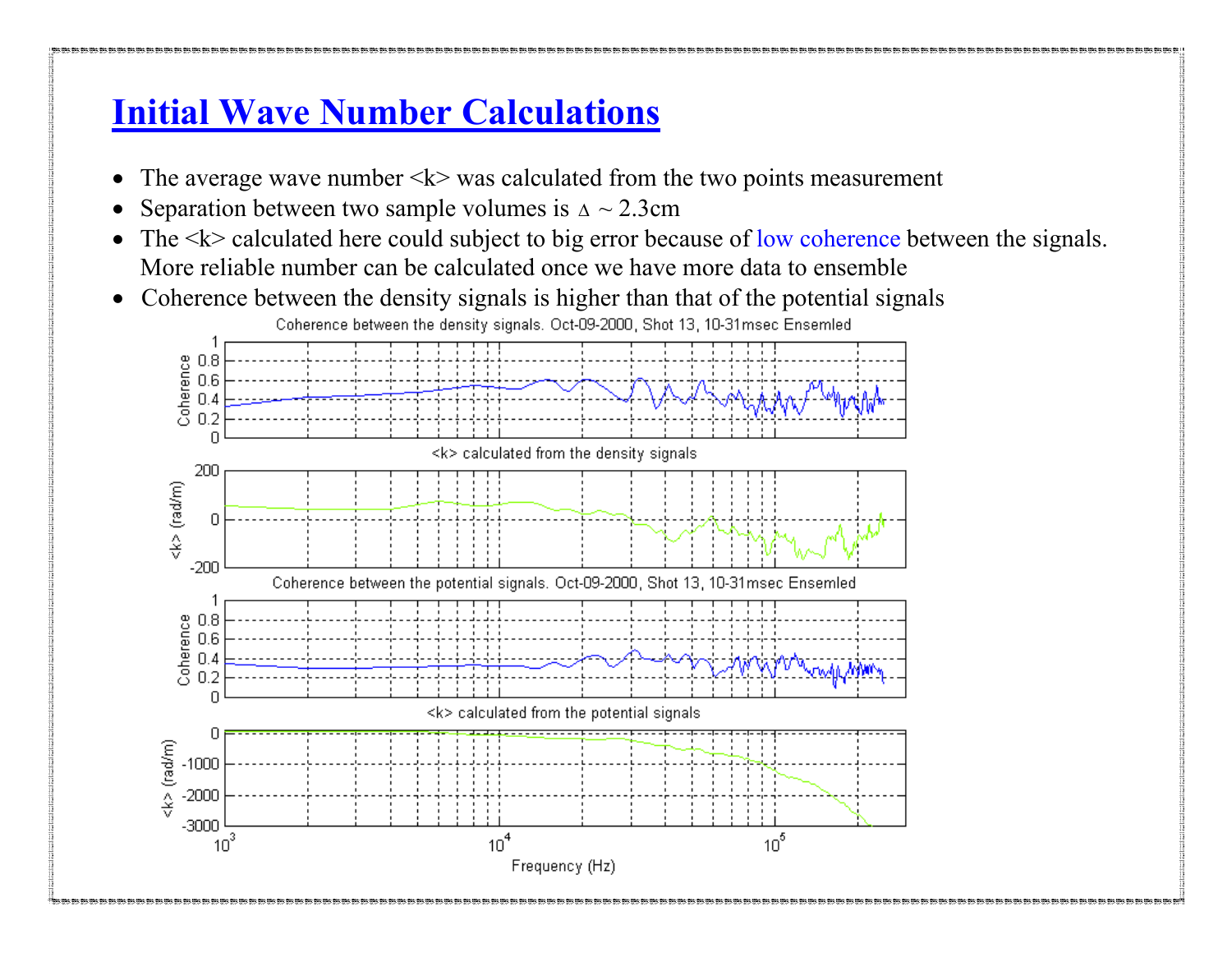### **Fluctuation Measurements From Langmuir Probes**

- Langmuir probes have been used to measure the electrostatic potential fluctuations and electron density fluctuations at the MST plasma edge  $(r/a > 0.9)$  for standard, PPCD (pulse poloidal current drive), and plasma biasing cases (by Ching-Shih Chiang) at low plasma current level (~200kA discharge)
- At the plasma edge, electrostatic fluctuations are responsible for the particle transport, but not for the energy transport
- Both electrostatic fluctuations and electron density fluctuations are greatly reduced at the edge with PPCD and plasma biasing
- Plasma biasing can reduce edge particle transport flux by a factor of three, while PPCD doesn't impact the edge particle flux very much except at the very edge  $(r/a > 0.96)$
- Direct comparison between the beam probe measurements and Langmuir probes could be difficult, as they are dealing with different plasma regions and operation conditions
- HIBP is a complementary diagnostic of Langmuir probes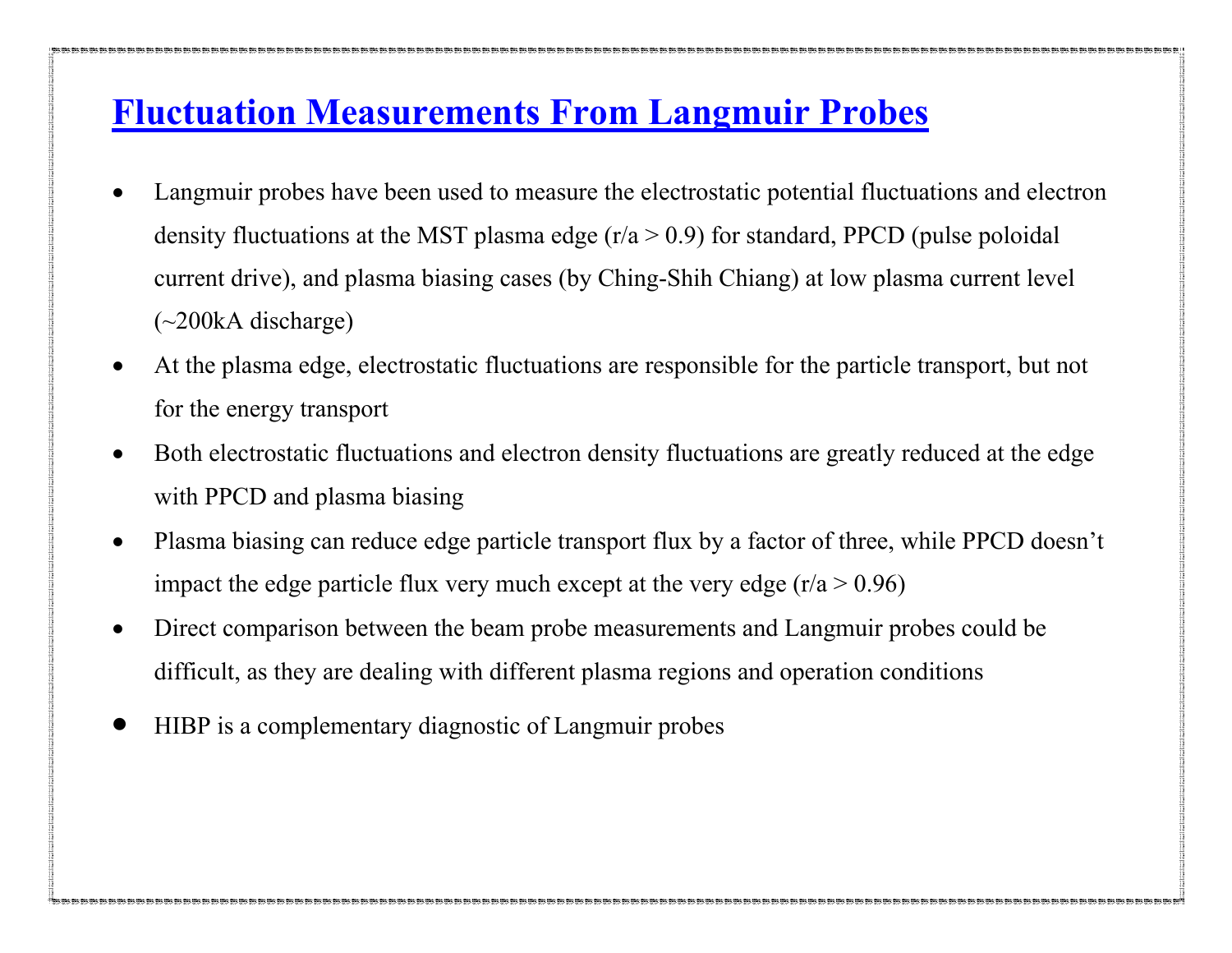## **Initial Results and Conclusions**

- For the first time, a heavy ion beam probe system is used to measure potential fluctuations  $\tilde{\Phi}$ and electron density fluctuations  $\tilde{n}_{e}$  in the core of the MST reversed field pinch. Secondary signals have been systematically measured since May 2000
- Fluctuating signals have been seen on the detector plates
- Most recent signals were measured in the core region where  $r/a \sim 0.5$
- Initial signal analysis show that the detected signals are closely correlated to the  $n = 6.7$  toroidal core (tearing) modes at around 20kHz. They also show relative high coherence with almost all the modes at even lower frequency range (<10 kHz). Whether these fluctuations are related to the electrostatic modes or magnetic modes needs to be further studied
- Efforts have been done to improve the signal/noise ratio and to find optimum operation regime. A broad range of plasma and beam conditions have been tested and beam signals detected
- Relatively high intensity signals that enable us to analyze the fluctuation levels have been recorded recently with a newly installed ion gun (see Demers' poster next to this)
- Signals from the secondary ion beam have been used to improve MSTFIT, the magnetic field modeling, which in turn improves the accuracy of our heavy ion beam trajectory calculations
- Signal contaminations from the power supplies that are applied all through the diagnostic system may exist and affect our fluctuation measurements